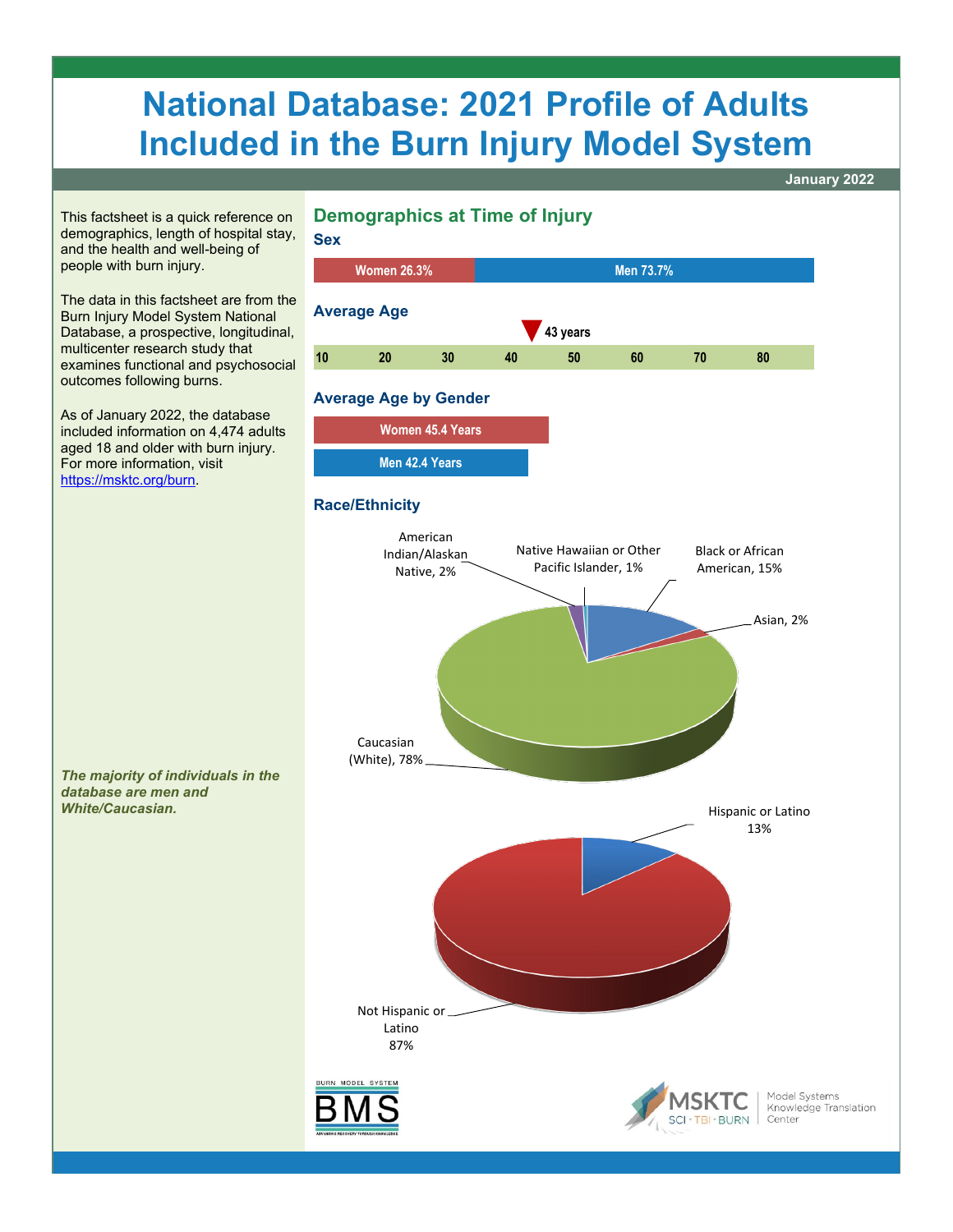# **Cause of Burn Injury**



# **Extent of Injury**

### **Total Mean Percentage of Body Area Burned**



# **Average Length of Stay in the Hospital**



*The yearly average total body surface area burned for adults varies, and has ranged from 10.7% to 22% since 1993.*

*The most common cause for* 

*burn is fire or flame.*

*The yearly average length of stay in the hospital has ranged from 20 to 42 days since 1993.*